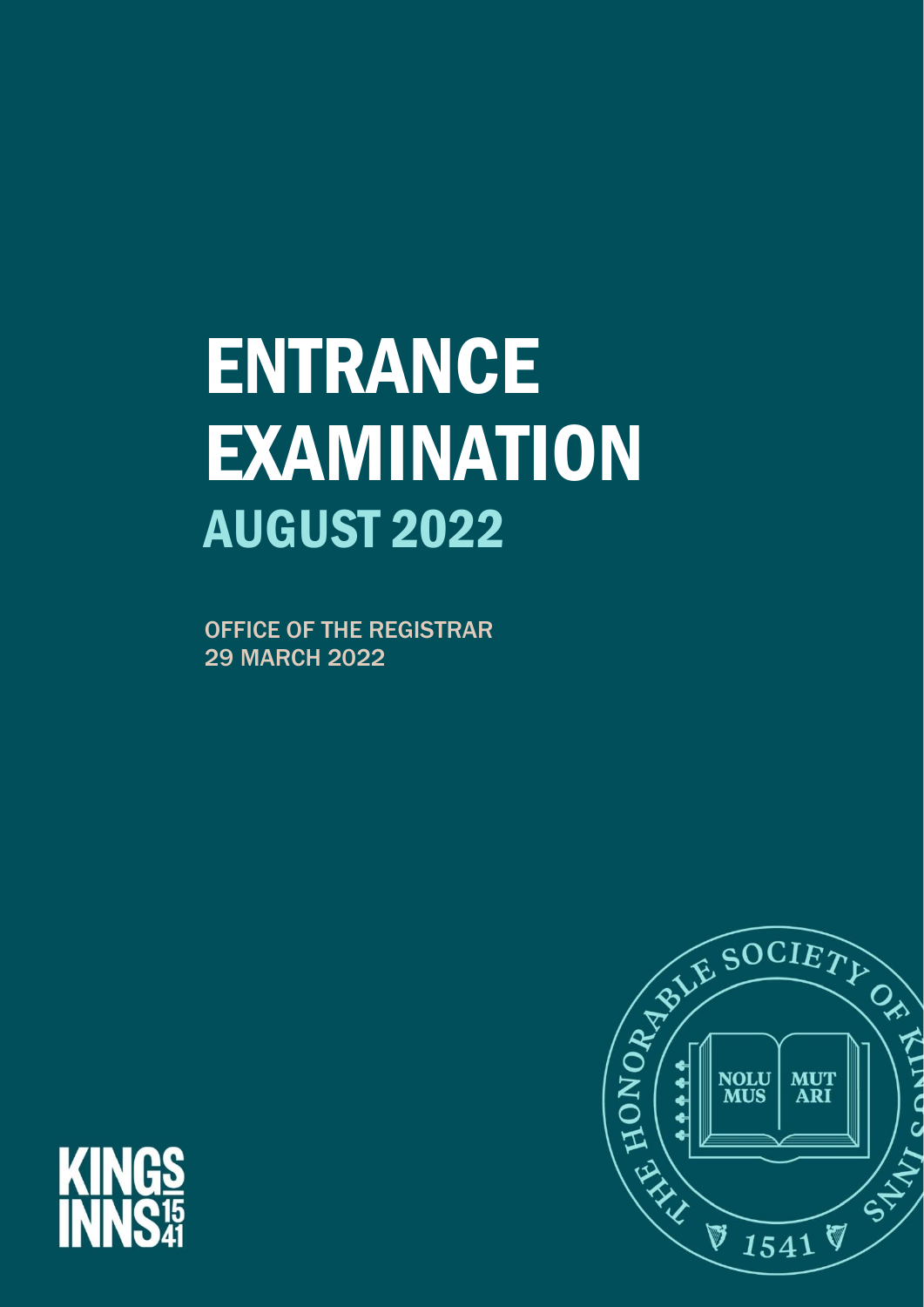## KING'S INNS ENTRANCE EXAMINATION AUGUST 2022

King's Inns Entrance Examination 2022 ("Entrance Exam") for admission to the course leading to admission to the degree of Barrister-at-Law will take place in King's Inns on the dates shown in the timetable.

#### Entrance Exam 2022 Timetable:

| Exam                     | Date                    | <b>Start Time</b>  |
|--------------------------|-------------------------|--------------------|
| Law of Torts             | <b>Tuesday 9 August</b> | $10.00am - 1.00pm$ |
| <b>Criminal Law</b>      | Thursday 11 August      | $10.00am - 1.00pm$ |
| <b>Contract Law</b>      | Friday 12 August        | $10.00am - 1.00pm$ |
| Irish Constitutional Law | Monday 15 August        | $10.00am - 1.00pm$ |
| <b>Law of Evidence</b>   | Tuesday 16 August       | $10.00am - 1.00pm$ |

The Entrance Exam 2022 is an in-person, laptop-based exam on Moodle using Respondus LockDown Browser. The exam is closed book and human invigilated. Candidates will use their own laptops and will type their answers into the online exam paper. The Respondus LockDown Browser prohibits access to the internet and to all other files and folders on your laptop during the exams while allowing access to Moodle. (Candidates should note that all students on the Barrister-at-Law degree course are required to type their answers to written assessments, so an ability to type is essential.)

The syllabus for each subject is published on the King's Inns website [here.](https://www.kingsinns.ie/education/entrance-examination) An exam paper will have five questions and a candidate must answer one compulsory question which is worth 50% of the marks and two other questions. The duration of each exam is 3 hours. Reasonable accommodation will be provided to candidates with a disability in accordance with King's Inns Document of Disability Support 2022-23 available at [kingsinns.ie/education/disability-support](https://www.kingsinns.ie/education/disability-support)

### Deadline for Submission of Online Application

King's Inns Application Portal ("Portal") for the Entrance Exam 2022 will be open for applications from 31 March 2022. An exam applicant submits their application and supporting documents and pays the non-refundable application fee of €600 through the Portal. The closing date for applications is 31 May 2022. Details regarding the application process can be found on the Portal at [portal.kingsinns.ie](http://www.portal.kingsinns.ie/)

All required supporting documents must submitted with the online application and payment of the application fee at the same time. It is not possible for an application to be submitted through the Portal with an incomplete set of supporting documents. By way of exception, an applicant who will receive the final year exam results of their legal qualification after 31 May 2022, must submit their application and all available supporting documents together with